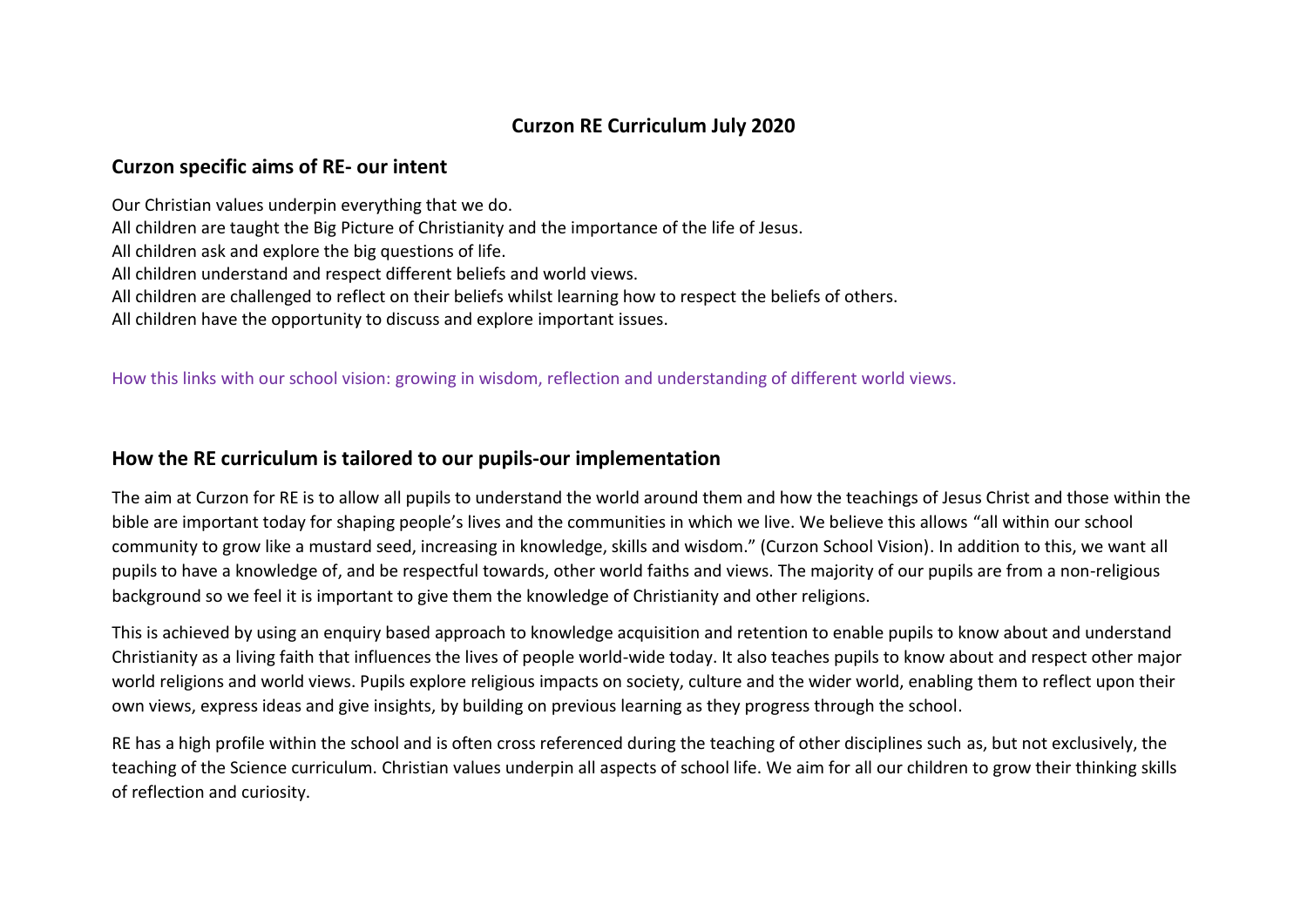We have a popular Gifted and Talented RE group run by a local minister where children explore some of the big questions in more depth.

### Teaching of Christianity using Understanding Christianity

Pupils at Curzon follow "Understanding Christianity" Units and explore the key concepts of; The Creation and Fall, Incarnation, Salvation, Kingdom of God and The People of God throughout all year groups. This helps to create sequential learning and knowledge retention. We have included Picturing Jesus as discussing and creating art inspires our pupils and gives rise to high quality reflections about Jesus and how he is perceived by different people. We deliberately challenge the stereotypical portraits of Jesus, showing our children depictions from different cultures.

EYFS and Key Stage 1: Within EYFS and Key Stage 1, the children are taught 6 different units. When they are in EYFS and Year 1, they approach the unit by using the "core" knowledge blocks and during Year 2 they use the "Digging Deeper" material.

Key Stage 2: Children follow a two year (Year A and Year B) curriculum for Key Stage 2. The units are therefore taught to all children during the "phase" (Year 3 and 4 or Year 5 and 6) that they are in.

#### Teaching of other Faiths

In Key Stage 1 and EYFS children study Judaism for three years. This is to help give a solid foundation of the Old Testament stories so when they continue to learn the "Big Picture" or the "meta-narrative" of the bible. For their studies in Key Stage 2 they will, along with their Understanding Christianity units, have committed key stories of the bible to long term memory so they are able to evaluate their impact today and the world that we live in and so they can apply it to their own lives. The children obtain a deeper understanding of the Christian and Jewish faiths by being able to link and contrast the two faiths.

In Key Stage 2, each year group studies a major world faith. Some of this content is from the agreed Bucks SACRE syllabus, with the addition of Buddhism and Sikhism as we want to cover all six major world religions, and links with the themes in the Understanding Christianity units, although direct comparisons between the religion and Christianity are not expected unless appropriate. By studying one major world faith and Christianity each year, pupils gain a deeper understanding of each one, enabling them to make links between them and Christianity. We believe that this approach enables deeper understanding of a whole set of beliefs or world views rather than comparing content between the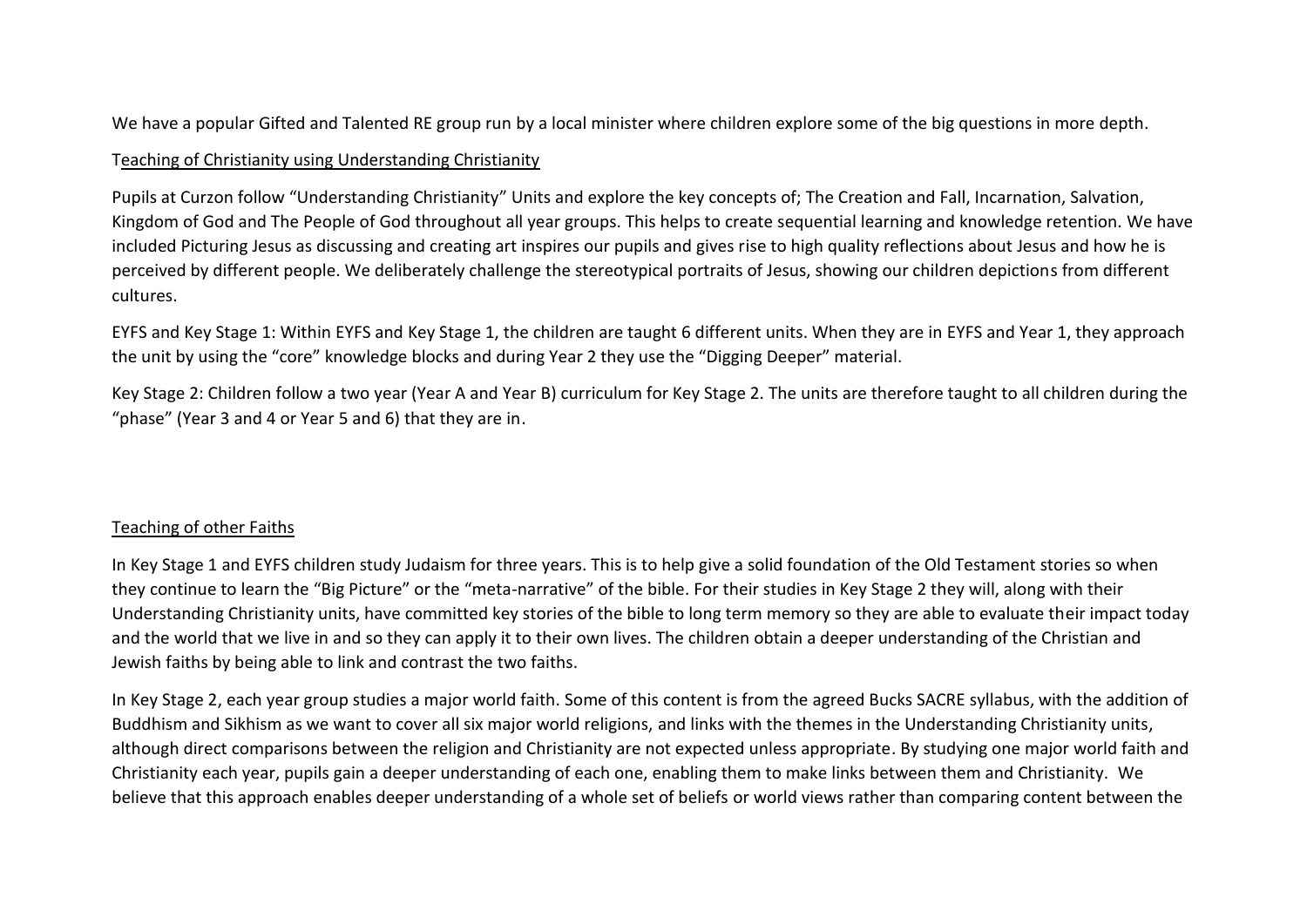religions. The order of the world faiths have been chosen deliberately as Hinduism and Sikhism have clear links as they both originated from the Indian subcontinent and share some beliefs such as Karma and Dharma. Islam is taught in Year 6 as we believe that the older children are better placed to explore issues around respect for other faiths and the way Islam is sometimes represented in the media and it links with other humanities subjects in line with our cross curricular approach.

Year 3 – Hinduism Year 4 – Sikhism Year 5 – Buddhism Year 6 - Islam

## **Curzon Long Term Curriculum Planning for RE**

#### **KS2 – 2 YEAR ROLLING PROGRAMME** – 70% Christianity 30% Other World Faith

Each term will have a Christian unit and a supporting world faith mini unit linking the same themes  8 Key Concepts: God    Creation    Fall    People of God    Incarnation    Gospel    Salvation    Kingdom of God 

Underlined= Bucks Sacre themes

#### **Bold = UC theme**

|              |        | Autumn             |                        |                   | <b>Spring</b>   | <b>Summer</b>                      |
|--------------|--------|--------------------|------------------------|-------------------|-----------------|------------------------------------|
| <b>YEARS</b> | Year A | 2a.3               | World Faith:           | 2a.5              | World Faith:    | 2a.4                               |
| 3 & 4        |        | What is the        | Festival link (Diwali) | Why do            |                 | What kind of world did Jesus want? |
|              |        | Trinity?           |                        | <b>Christians</b> | Year 3 Hinduism | Gospel                             |
| Year 3       |        | <b>Incarnation</b> |                        | call the          |                 |                                    |
| Hindu        |        |                    |                        | day               | Year 4 Sikhism  |                                    |
| Year 4       |        |                    |                        | Jesus died        |                 |                                    |
| Sikhism      |        |                    |                        | 'Good             |                 |                                    |
|              |        |                    |                        | Friday'?          |                 |                                    |
|              |        |                    |                        | <b>Salvation</b>  |                 |                                    |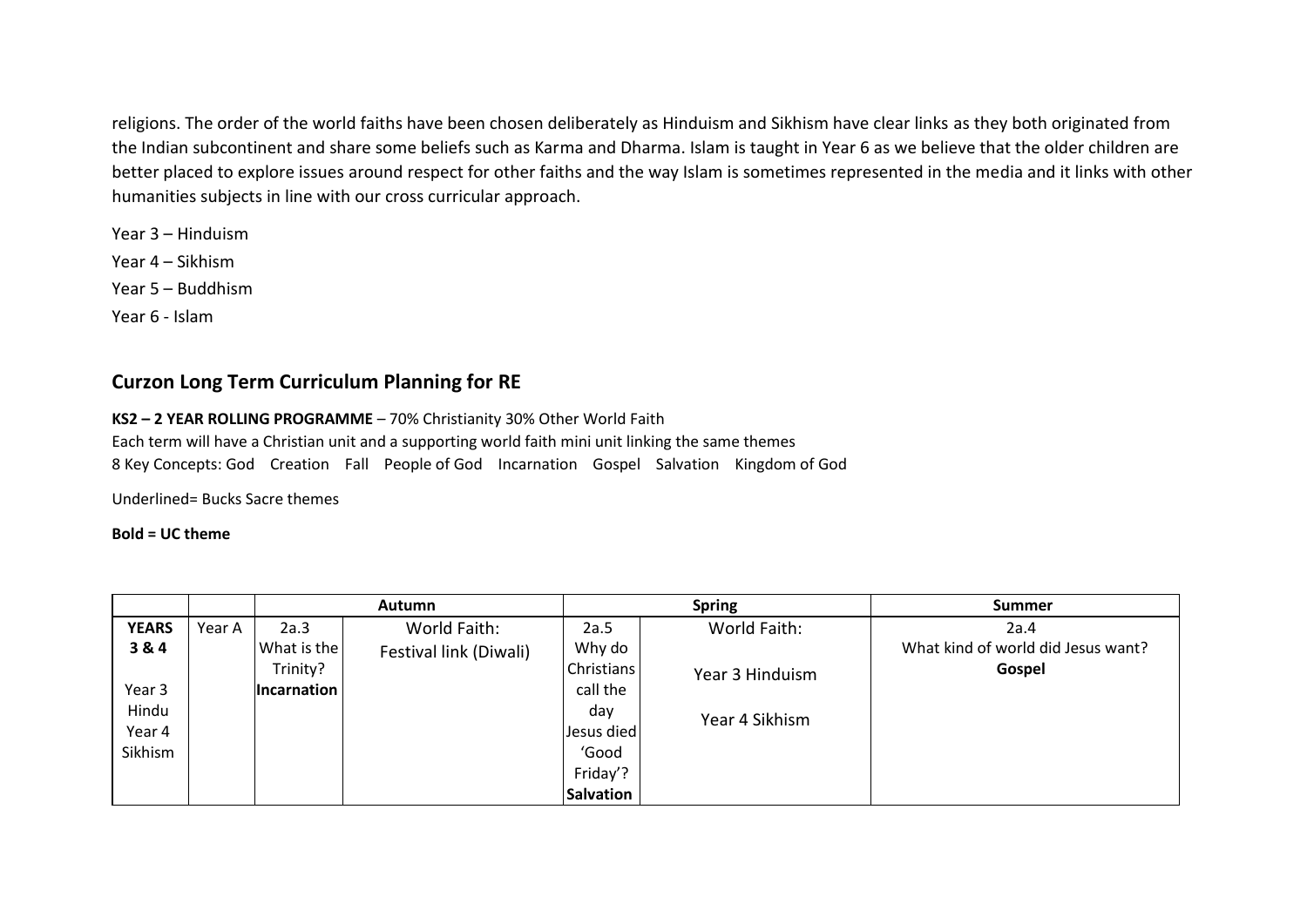| Year B | 2a.1<br>What<br>do Christian                                          | World Faith:<br>Festival link (Diwali) | 2a.6<br>When<br>Jesus left,                                      | World Faith:<br>Year 3 Hinduism | 2a.2<br>What is it like to follow God?<br>People of God |
|--------|-----------------------------------------------------------------------|----------------------------------------|------------------------------------------------------------------|---------------------------------|---------------------------------------------------------|
|        | s learn from<br>the Creation<br>Story?<br><b>Creation</b><br>and Fall |                                        | what was<br>the impact<br>of Penteco<br>st?<br>Kingdom<br>of God | Year 4<br>Sikhism               |                                                         |

|              |        | <b>Autumn</b>                                                                                   | <b>Spring</b>                        |           | Summer                             |  |
|--------------|--------|-------------------------------------------------------------------------------------------------|--------------------------------------|-----------|------------------------------------|--|
| <b>YEARS</b> | Year A | 2b.1 What does it mean if God is holy and                                                       | 2b.6 What did Jesus do to save Human | Picturing | <b>Year 5 Buddhism</b>             |  |
| 5&6          |        | loving?                                                                                         | Beings?                              | Jesus     | Three Universal Truths and 8       |  |
|              |        | God                                                                                             | <b>Salvation</b>                     |           | Spoke Wheel                        |  |
| Year 5       |        | <b>Ethics Morals and Issues</b>                                                                 | <b>Rites of Passage</b>              |           | Year 6 Islam                       |  |
| Buddhism     |        |                                                                                                 | What makes life so important?        |           | Islam - Teachings from the Qur'an, |  |
| Year 6       |        |                                                                                                 |                                      |           | Hadith and Sunnah of               |  |
| Islam        |        |                                                                                                 |                                      |           | Muhammad about living together     |  |
|              |        |                                                                                                 |                                      |           | and our duties to others and the   |  |
|              |        |                                                                                                 |                                      |           | world. Fundamentalism              |  |
|              |        | Year B   2b.2 Creation and Science - Complimentary   2b.7 What difference does the resurrection |                                      | What      | World Faith -                      |  |
|              |        | or Contradictory?                                                                               | make to Christians?                  | type of   | Year 6                             |  |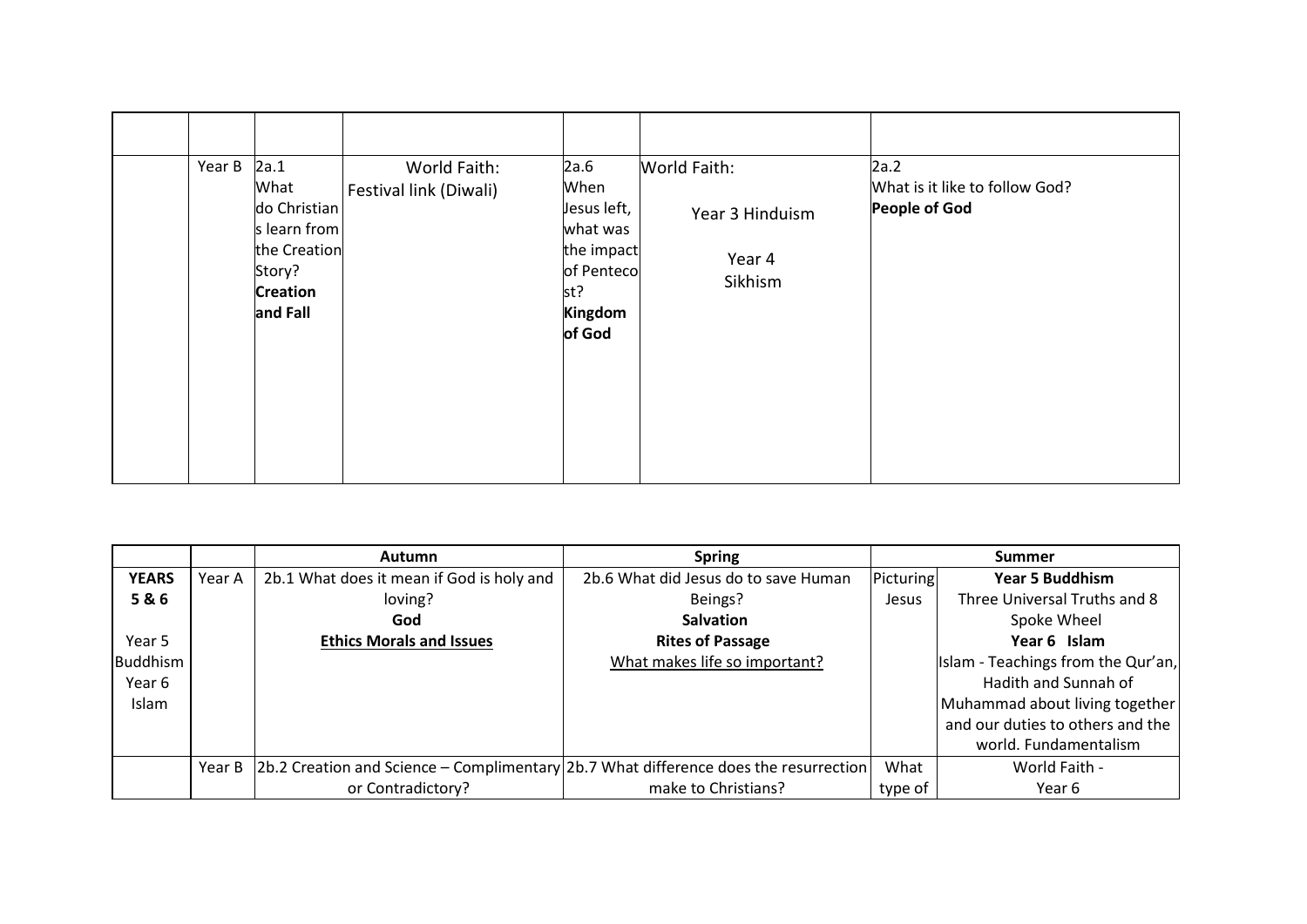| Link to evolution        | <b>Salvation</b> | King was | Islam                                     |
|--------------------------|------------------|----------|-------------------------------------------|
| <b>Creation and Fall</b> |                  | Jesus?   | Year 5                                    |
|                          |                  |          | <b>Buddhism</b>                           |
|                          |                  | Kingdom  | <b>Year 5 Buddhism</b>                    |
|                          |                  | of God   | Three Universal Truths and 8              |
|                          |                  |          | Spoke Wheel                               |
|                          |                  |          | Year 6                                    |
|                          |                  |          | <b>Islam</b> - Teachings from the Qur'an, |
|                          |                  |          | Hadith and Sunnah of                      |
|                          |                  |          | Muhammad about living together            |
|                          |                  |          | and our duties to others and the          |
|                          |                  |          | world. Fundamentalism                     |

**KEY STAGE 1** – Different content will be covered using the same theme title for the unit topic as they are studied in half termly blocks.

|          |               | <b>Autumn</b>                            | <b>Spring</b>                              | <b>Summer</b>                           |
|----------|---------------|------------------------------------------|--------------------------------------------|-----------------------------------------|
| Years R, | Half Term 1.2 |                                          | L.4                                        |                                         |
| 1&2      |               | Who made the world?                      | What is the good news that Jesus brings?   | What do Christians believe God is like? |
|          |               | Our World All About me                   | Special People, Special Stories, Special   | <b>Belonging All About Me</b>           |
|          |               | What makes some things Sacred?           | Occasions-                                 | <b>Special Stories</b>                  |
|          |               |                                          |                                            | <b>Moses</b>                            |
|          | Half Term 1.3 |                                          |                                            | <b>World Faith - Judiasm</b>            |
|          |               | Why does Christmas matter to Christians? | Why does Easter matter to Christians?      | Important places Ed visit               |
|          |               | <b>Special Occasions</b>                 | Special Occasions - Why does it not matter |                                         |
|          |               |                                          | to others?                                 |                                         |
|          |               | Who was Abraham?                         | <b>Hanukah and Joseph Maccabee</b>         |                                         |

## **Progression of Skills**

| <b>Enguiry Focus</b> | KS1 pupils will be able to |              | Lower KS2 pupils will be able |    | Upper KS2 pupils will be able |           |
|----------------------|----------------------------|--------------|-------------------------------|----|-------------------------------|-----------|
|                      |                            |              | to                            |    |                               |           |
|                      |                            | $\mathbf{v}$ | V3                            | V4 | V.                            | <b>Y6</b> |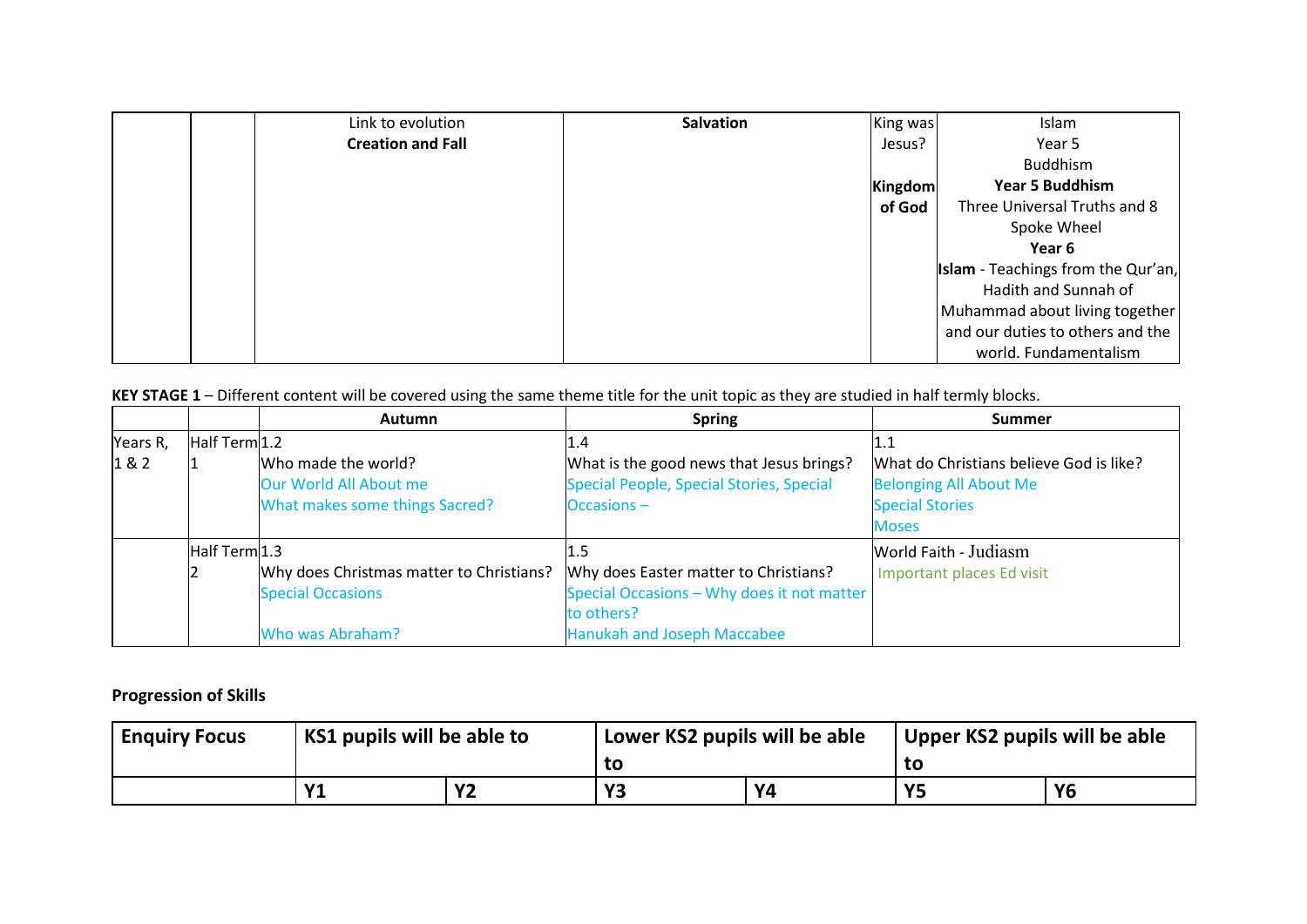| Knowing it<br>Core knowledge<br>and understanding<br>of texts, stories<br>and key beliefs                                                       | Recognise the core<br>beliefs of the<br>religion(s) studied<br>e.g. creation,<br>salvation<br>incarnation; belief<br>in one God<br>(Christianity &<br>Judaism)<br>Recall a variety of<br>religious stories<br>used for different<br>purposes | Give a simple<br>account of some of<br>the core beliefs<br>and symbols of the<br>religions and non-<br>religious world<br>views studied<br>Retell a selection<br>of key stories,<br>making links to the<br>core beliefs | Identify the role of<br>some religious<br>figures in the core<br>beliefs and stories<br>(Jesus, Moses,<br>Rama, Sita etc.)<br>Identify different<br>types of texts<br>within sacred<br>writings (laws,<br>narratives,<br>prayers, poems,<br>story) | Describe the lives<br>of the most<br>important religious<br>figures and their<br>place within the<br>belief system<br>Suggest meaning<br>for the various<br>kinds of writing<br>found within<br>sacred texts                                     | Identify and<br>describe the role<br>of sacred texts in<br>establishing belief<br>systems and<br>influencing<br>religious leaders<br>Use technical &<br>religious language<br>to identify the<br>different writings<br>within sacred texts       | Recognise the role<br>of inspiration in<br>the creation of<br>sacred texts and<br>the lives of leaders<br><b>Explain the</b><br>connections<br>between sacred<br>texts and beliefs<br>using theological<br>terms                                                                      |
|-------------------------------------------------------------------------------------------------------------------------------------------------|----------------------------------------------------------------------------------------------------------------------------------------------------------------------------------------------------------------------------------------------|-------------------------------------------------------------------------------------------------------------------------------------------------------------------------------------------------------------------------|----------------------------------------------------------------------------------------------------------------------------------------------------------------------------------------------------------------------------------------------------|--------------------------------------------------------------------------------------------------------------------------------------------------------------------------------------------------------------------------------------------------|--------------------------------------------------------------------------------------------------------------------------------------------------------------------------------------------------------------------------------------------------|---------------------------------------------------------------------------------------------------------------------------------------------------------------------------------------------------------------------------------------------------------------------------------------|
| Living it<br>Practice and<br>participation in<br>faith communities;<br>diversity of beliefs<br>in action<br>personally, locally<br>and globally | Give simple<br>examples of how<br>the stories and<br>beliefs influence<br>the behaviour of<br>believers, with<br>reference to the<br>local area<br>Identify some<br>elements of<br>practice that arise<br>from these beliefs                 | Give examples of<br>the<br>festivals/rituals<br>that link to key<br>beliefs (e.g.<br>Christmas, Easter,<br>Passover, Sukkot)<br>Give examples of<br>how beliefs are<br>linked to worship<br>and prayer                  | Identify the key<br>practices of a faith<br>and some of the<br>differences<br>between<br>denominations or<br>sects<br>Describe how<br>beliefs influence<br>worship and guide<br>lifestyle choices                                                  | Make links<br>between the texts<br>studied and the<br>practice of faith in<br>the community<br>and family<br>Describe the<br>beliefs that have<br>the greatest<br>impact on practice,<br>particularly in<br>relationship to<br>beliefs about God | Make clear links<br>between the texts<br>and concepts<br>studied and<br>common practice<br>across<br>denominations<br>Describe the<br>actions of<br>believers in their<br>communities,<br>locally and globally<br>that demonstrate<br>commitment | Show how<br>believers put their<br>beliefs into<br>practice in<br>different ways<br>(e.g. different<br>denominations<br>and sects)<br>particularly in<br>questions about<br>life and death<br>Show how<br>inspiration might<br>play a part in how<br>believers interpret<br>the texts |
| Linking it                                                                                                                                      | Take part in<br>discussions about                                                                                                                                                                                                            | Talk confidently<br>about their own                                                                                                                                                                                     | Raise questions<br>about the way that                                                                                                                                                                                                              | Raise questions and<br>suggest answers                                                                                                                                                                                                           | Identify the key<br>ideas from the faiths                                                                                                                                                                                                        | Raise questions<br>about the key ideas                                                                                                                                                                                                                                                |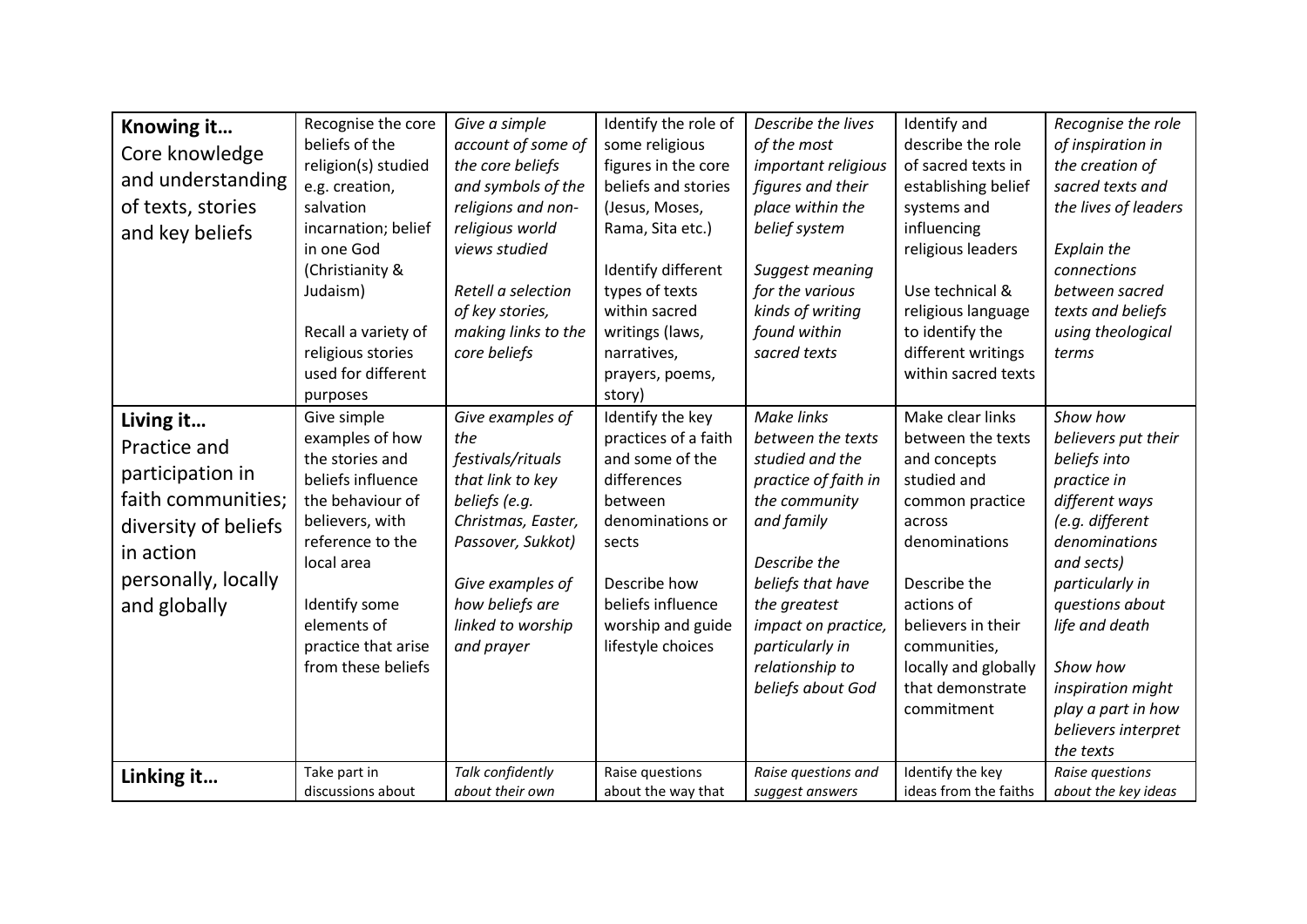| Comparing and<br>contrasting,<br>evaluating and<br>appraising and<br>making<br>connections to<br>their own and | experiences using<br>some of the religious<br>knowledge gained<br>Express their own<br>opinions in an age<br>appropriate way<br>Suggest ways that | experiences in the<br>light of the religious<br>knowledge gained<br>Express their<br>opinions simply with<br>justification from<br>religious sources | the key faiths<br>studied influence<br>the attitudes and<br>values of groups in<br>the local area<br>Show knowledge of<br>the links between<br>teachings of | about the way that<br>the key beliefs<br>studied influence the<br>attitudes and values<br>of wider society.<br>Make links between<br>the teachings of<br>religious figures and<br>current leaders | studied that<br>believers may find<br>helpful or inspiring<br>in guiding them to<br>live a good life<br>Show awareness of<br>the way believers'<br>actions impact | from the faiths<br>studied that help of<br>inspire believers' life<br>choices.<br>Compare, contrast<br>and evaluate the<br>impact that<br>believers' actions<br>have on their |
|----------------------------------------------------------------------------------------------------------------|---------------------------------------------------------------------------------------------------------------------------------------------------|------------------------------------------------------------------------------------------------------------------------------------------------------|-------------------------------------------------------------------------------------------------------------------------------------------------------------|---------------------------------------------------------------------------------------------------------------------------------------------------------------------------------------------------|-------------------------------------------------------------------------------------------------------------------------------------------------------------------|-------------------------------------------------------------------------------------------------------------------------------------------------------------------------------|
| others' lives                                                                                                  | belief affects the<br>way believers live<br>Talk about how this<br>is seen in their own<br>lives<br>Comment                                       | Talk about the<br>differences that<br>beliefs make to the<br>way believers live<br>Make simple<br>comparisons to their<br>own lives                  | religious figures and<br>current leaders<br>Begin to describe<br>the stories and<br>teachings studied<br>and how they make<br>a difference to the           | Suggest how the<br>stories and teachings<br>studied might make<br>a difference to the<br>way the others think                                                                                     | communities, locally<br>and nationally.<br>Compare a range of<br>responses to the<br>major questions of                                                           | communities, locally<br>and globally<br>Contrast religious<br>and non-religious<br>responses to the big<br>questions of life                                                  |
|                                                                                                                | respectfully about<br>the beliefs and<br>practices of others                                                                                      | Ask questions about<br>the beliefs and<br>practices of others                                                                                        | way pupils think and<br>behave                                                                                                                              | and behave                                                                                                                                                                                        | how people live<br>their lives                                                                                                                                    |                                                                                                                                                                               |

## **EYFS RE is taught mainly through discrete sessions covering the following key skills and following the same broad units as KS1:**

### Past and Present

Understand the past through settings, characters and events encountered in books read in class and storytelling.

#### People, culture and communities

Know some similarities and differences between different religious and cultural communities in this country, drawing on their experiences and what has been read in class